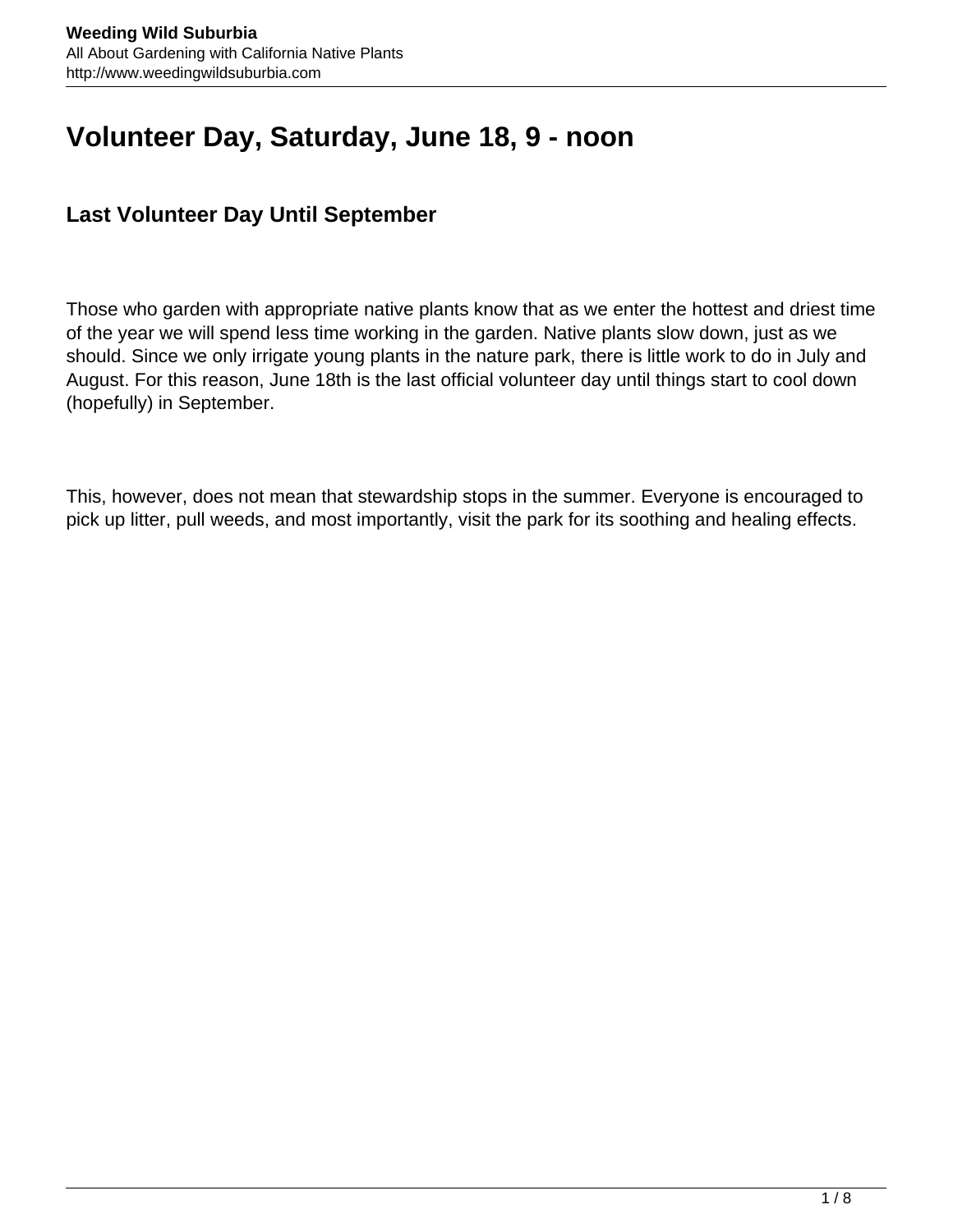#### **Weeding Wild Suburbia** All About Gardening with California Native Plants http://www.weedingwildsuburbia.com



Volunteers clear area for new demonstration garden

### **Demonstration Garden**

Although the gardening year is coming to a close, we are busy planning for next year. As you can see in the picture above, volunteers have cleared, created paths, and mulched the area adjacent to the [South Pasadena Arroyo Seco bicycle and pedestrian path](https://southpasadenan.com/bicycle-pedestrian-trail-grand-opening-of-arroyo-seco-is-official/). This space is, in effect, the back door into the park. We plan to plant the area and set up a temporary irrigation system. The plants will be watered for two years and then, like everything else in the park, they are on their own. We will select keystone plants that provide the best habitat and are also appropriate for local residential gardens.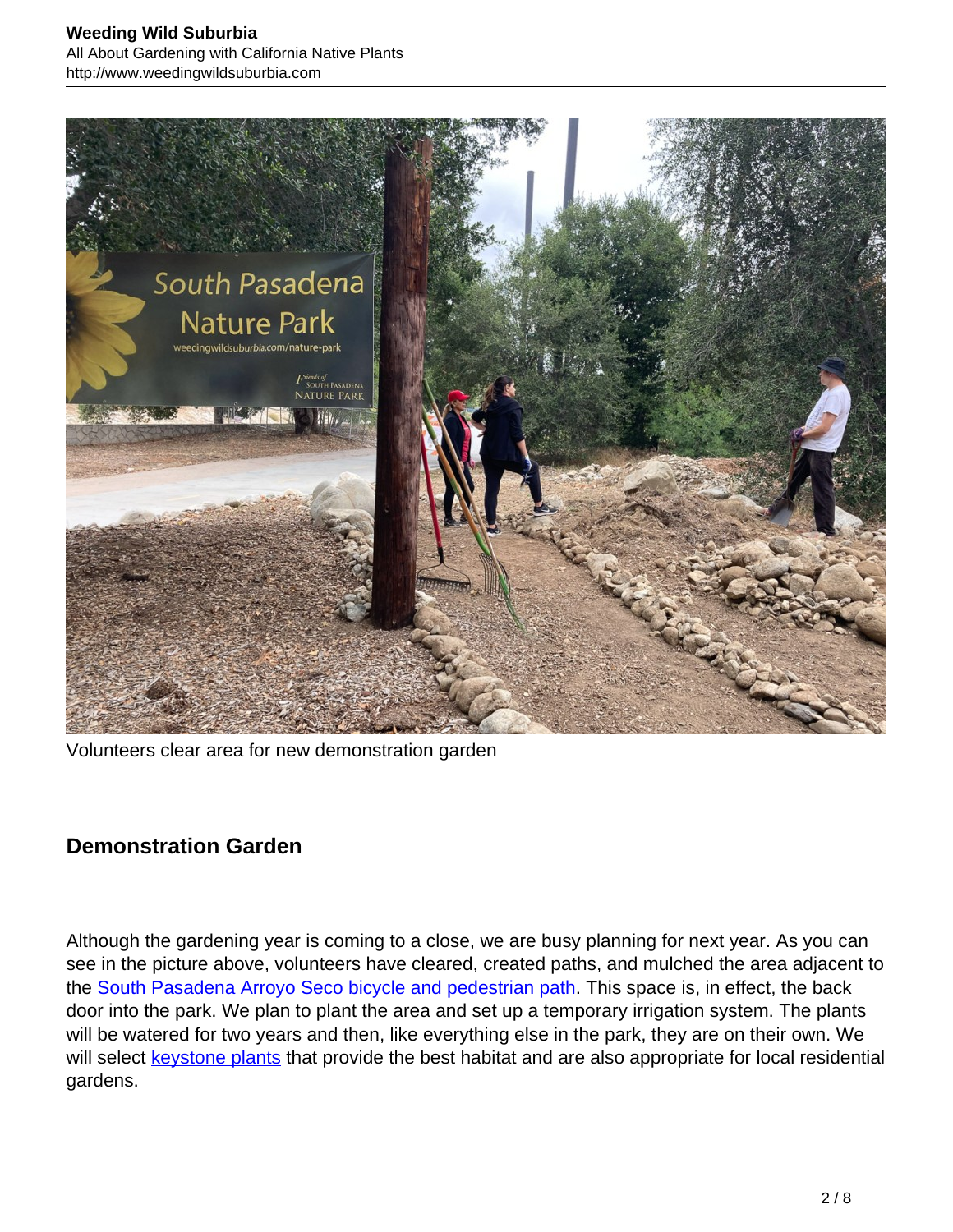With water restrictions upon us, this new planting will educate and encourage residents to create successful low water use, high habitat value gardens throughout our region. We welcome your help as we design, plant, and set up irrigation in the new demonstration garden.

The timeline for the project is: plan in summer and fall, order plants for delivery in late fall, plant and set up irrigation in winter. Local residents, including college and pre-college students, scouts, and members of service clubs, are invited to participate. Please, join us in creating an exciting demonstration garden!



gourd and deerweed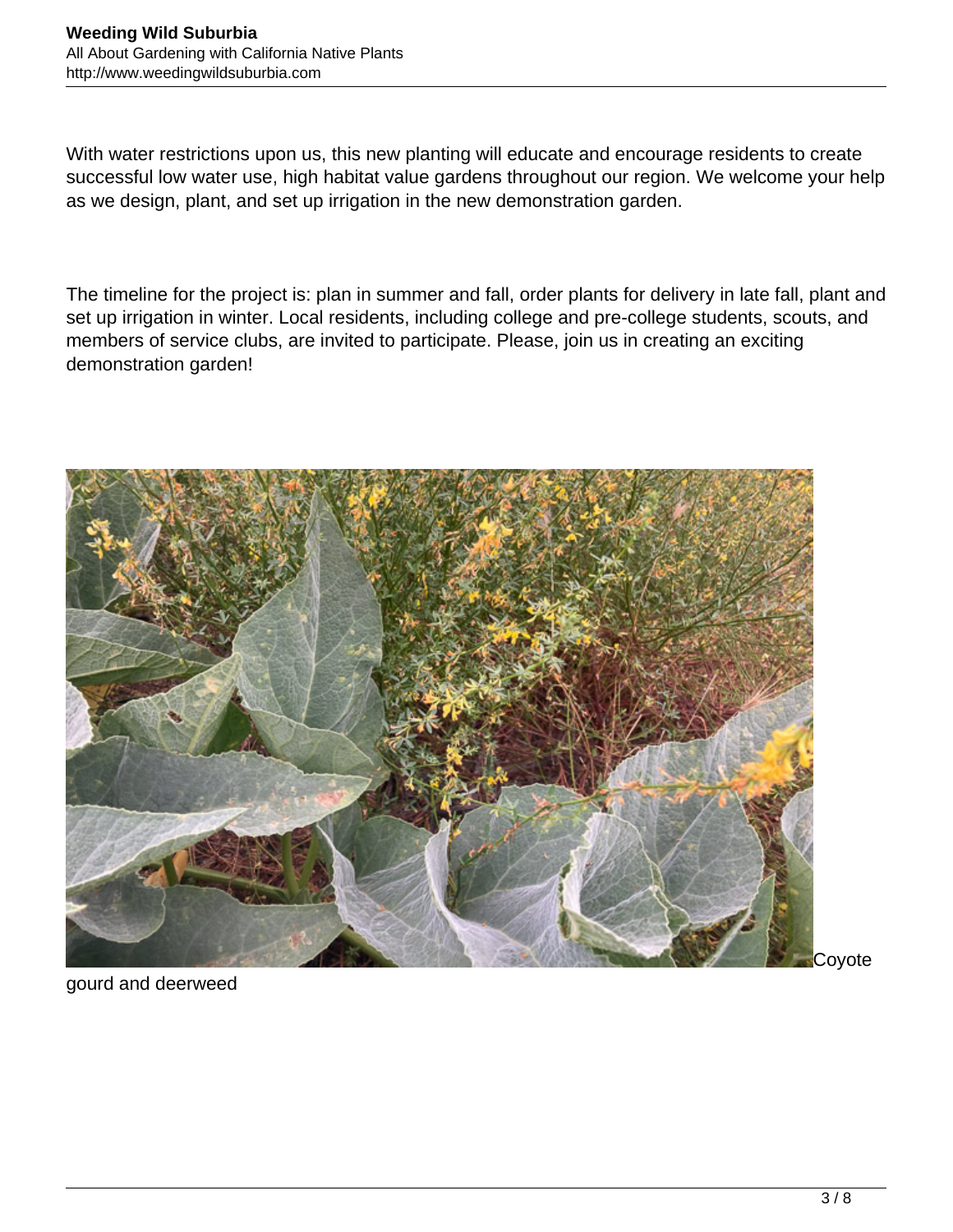

larva on milkweed

Monarch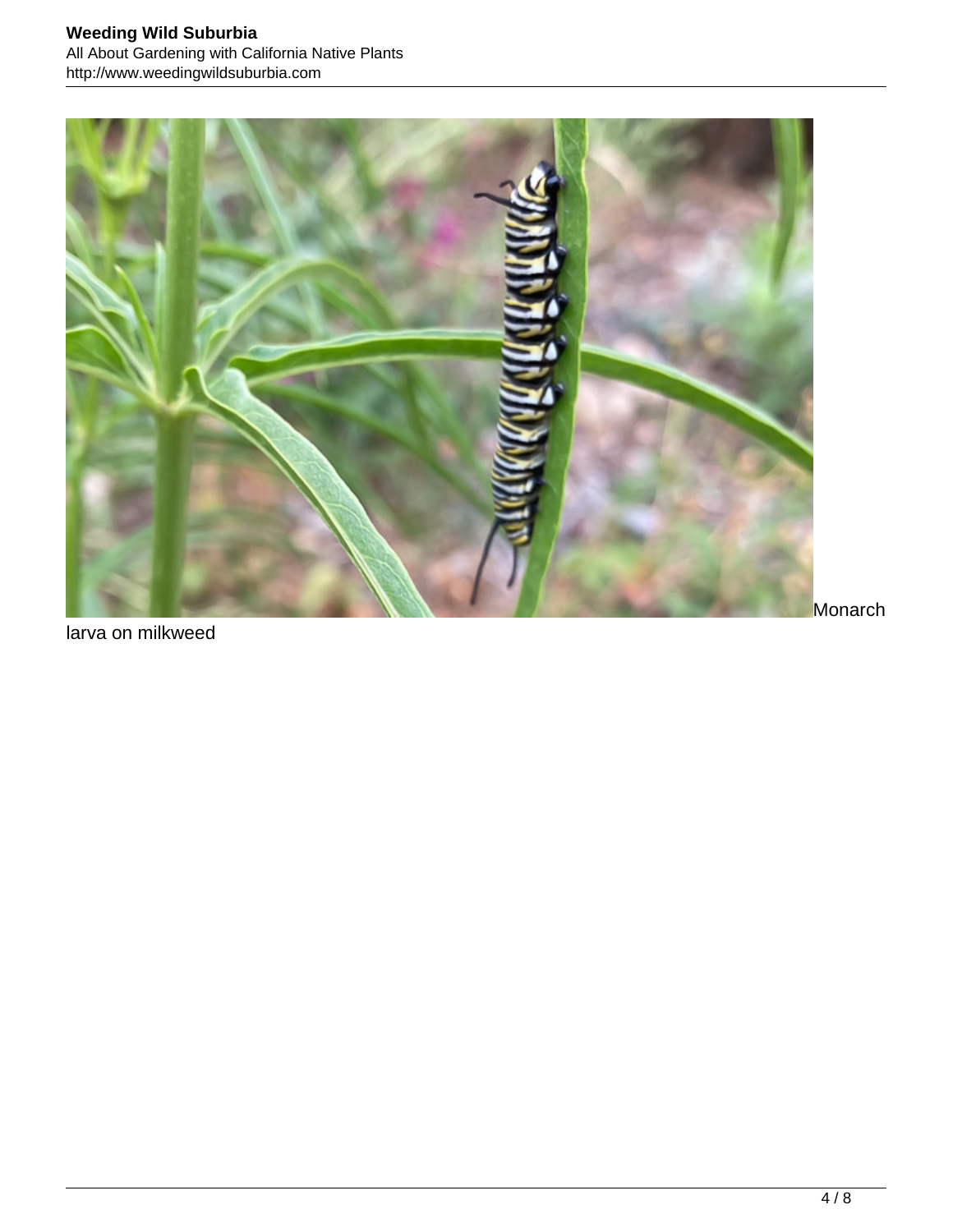

to-spring clarkia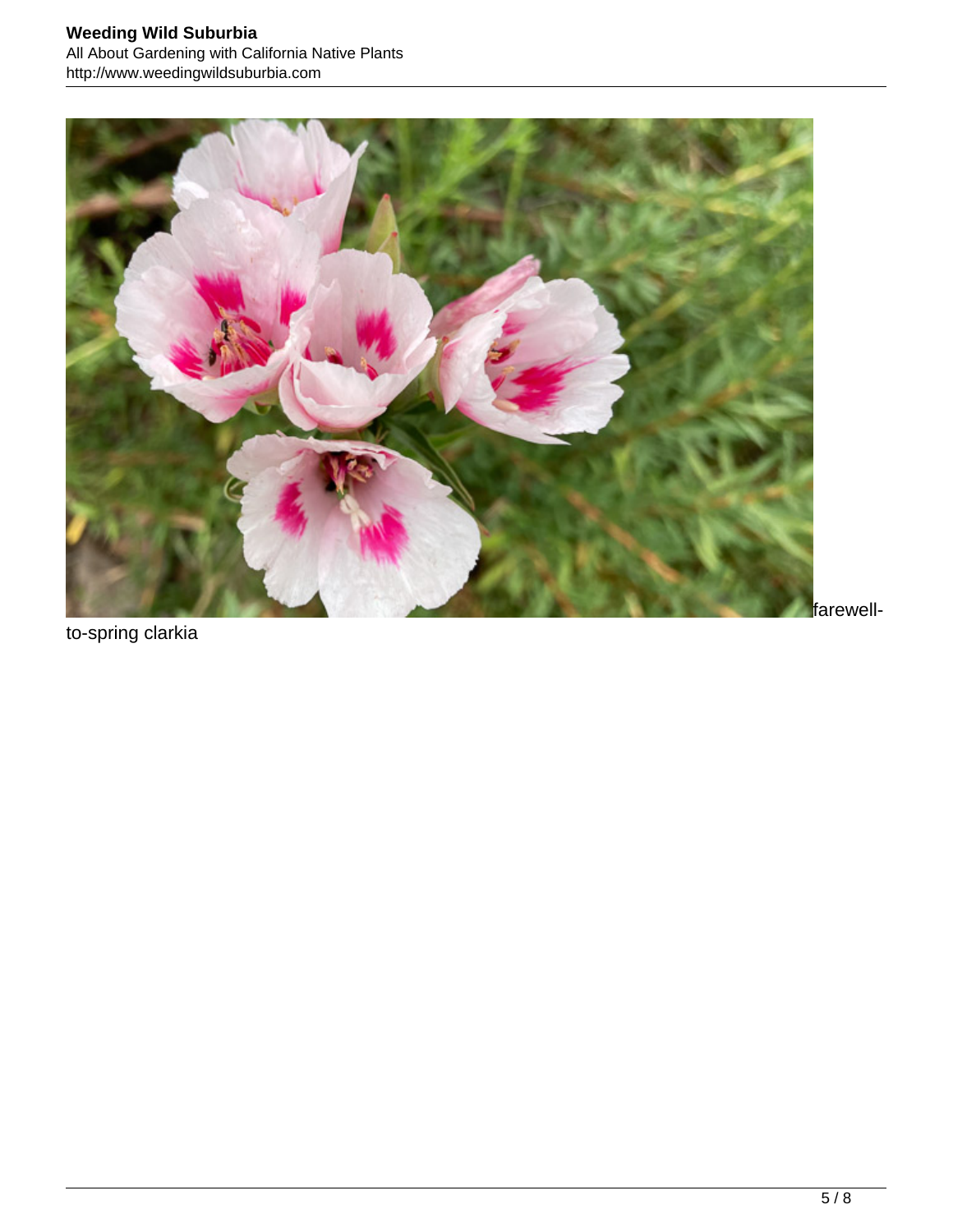

penstemon in foreground with coastal sage scrub plants

### **June Volunteer Day**

In preparation for our new project, we will continue to move rocks and spread mulch near the bicycle and pedestrian path. And, as usual, we will remove weeds and beautify the park.

Masks and keeping a safe distance apart are recommended. Having gotten used to wearing a mask for covid, I now wear one when working in my home garden and at the park since it protects me from dust and pollen. Give it a try.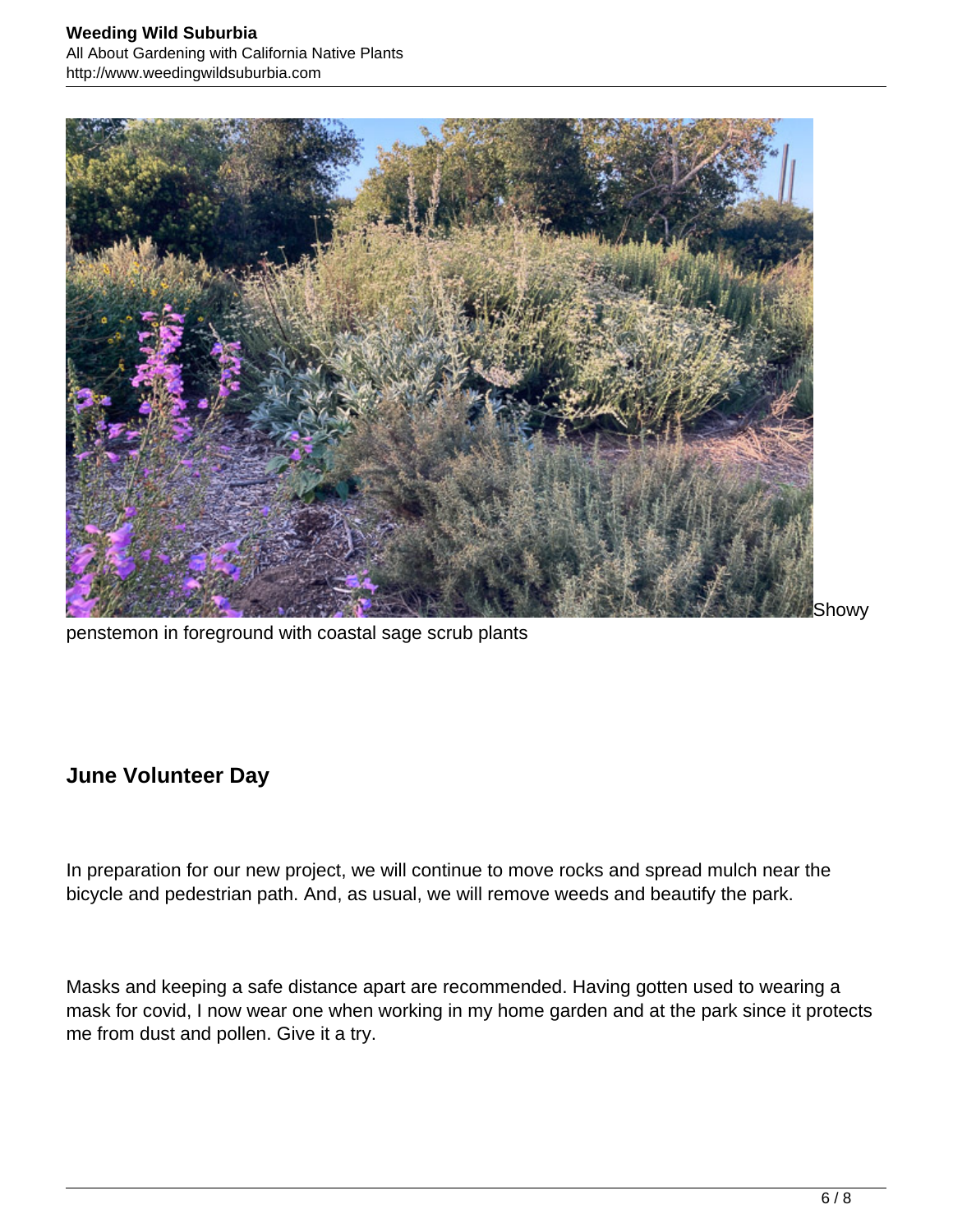Remember there are no official workdays in July and August. Dates are tentative, so please confirm on **Facebook**, WeedingWildSuburbia.com, or email.

Where: 100 block of Pasadena Avenue in So Pas, east of York Street Bridge **When**: 06/18/22; 9 am - noon

Nature Park volunteers should:

- Bring and wear a face mask covering both mouth and nose
- Wear sunscreen, hat, sunglasses
- Bring plenty of water
- Bring gardening gloves and tools (weeders, trowels, whatever you use in your own garden), there are extra tools and gloves for those who need them
- Wear comfortable work clothes, including work shoes (sneakers or boots) and long pants
- Bring binoculars for birdwatching (optional)

Children must be under adult supervision at all times. There is poison oak in the park that we will point out before starting.

The **South Pas Nature Park** is a four-acre habitat park along the Arroyo Seco. The entrance, marked by a small plaque on an attractive river rock wall, is in the 100 block of Pasadena Avenue in South Pasadena, east of the York Street Bridge. There is plenty of on-street parking on Pasadena Avenue.

## **Upcoming Cleanups**

We are planning to hold our regular park cleanups on the following Saturdays (9am - noon):